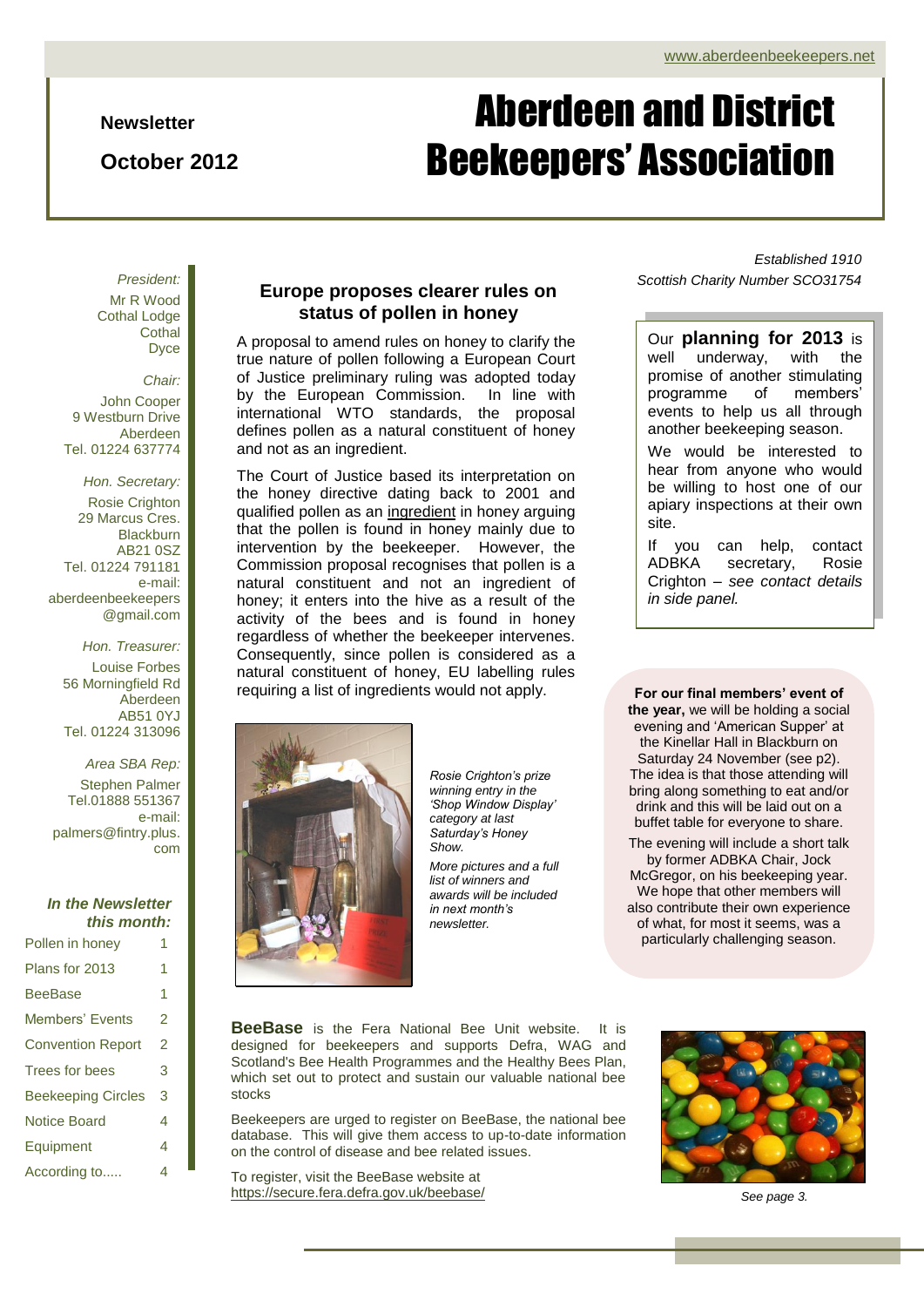### Page 2 of 4 ADBKA Newsletter

Members' Events Members' Events

### **AUTUMN LECTURES** Thursdays at 7.30pm

Presenter: Dr Stephen Palmer **AN INTRODUCTION TO BEES AND BEEKEEPING** Aberdeen Grammar School Lecture Theatre, Skene Street, ABERDEEN, AB10 1HT

#### **Remaining Programme**

- 1 November: Help there is something wrong with my bees!
- 8 November: The beekeeping year

#### **SOCIAL EVENING &**

**'AMERICAN SUPPER'\***

Saturday 24 November at 7.00pm Including talk:

**MY BEEKEEPING YEAR**

The Kinellar Community Hall Fintray Road Blackburn AB21 0SS

*\*members are invited to bring along something to eat and/or drink as a contribution to a shared buffet*

**"Don't force your bees to use their liver as a uterus," we were urged by Professor Keith the Scottish Beekeepers'<br>recent, sell-out Centenary Association's recent, sell-out Centenary Celebration Conference in Stirling. In the shadow of the Wallace Monument, beekeepers from across the UK and beyond gathered at the Stirling Management Centre for a weekend of lectures, practical classes, displays, trade stands and ceilidh dancing to mark the 100th anniversary of the founding of the SBA.**

The subject of Professor Delaplane's talk was, *The Superorganism – why it matters to beekeeping*, and the liver/uterus comment referred to the need to replace brood comb before it gets old and black. The day had begun, fittingly enough, with Una Robertson providing a fascinating account of the history of the SBA and the state of Scottish beekeeping in the early years of the last century. In a packed lecture schedule we also heard from Professor Robert Pickard on the evolution and breeding of bees, Dan Basterfield on the wonders of pollen and Professor Robert Paxton on current research in beekeeping management. Looking back over my busy notebook, I can see that we were led by these eminent speakers on a journey from the Big Bang 14 billion years ago (Pickard), onwards to the evolution of altruism, social species and the superorganism (Delaplane), to cutting edge research on the interactions between pesticide use and honey bee parasites (Paxton) and the preposterous struggle of the European Court to come to terms with the notion that honey contains a few pollen grains! (Basterfield).

Despite the toll taken by the previous evening's dinner and ceilidh, the hall was again packed on

actually on the increase. After lunch, Professor Sunday morning with Professor Paxton talking on the importance and conservation of Scotland's wild bees, which, many of us were surprised to hear, amounted to some 103 species. Next was Professor Delaplane, challenging us to think again about popularly held beliefs concerning the worldwide decline in honey bees. Not so, he revealed. Evidence indicates that the 'decline' seems restricted mainly to the USA and Russia, with the rest of the world's honey bee population Pickard was back to tell us about the wonders of honey bee behaviour and to present – for me at least – the most startling fact of the weekend: alongside human beings, honey bees are the only other animals on the planet that can communicate to other members of their species the geographical details of where they have been. Finally, in a fitting conclusion to an event billed as celebrating the past, present and future, Dan Basterfield gave a thought-provoking presentation on the future of beekeeping, including a challenge to rethink received wisdom on such things as the use of neonicotinoid pesticides and the importation of queens.

Disappointed that I would be missing Monday morning's excursion to visit a commercial beekeeping enterprise, I headed home on the Sunday evening, better informed and lighter in pocket, having fallen to the temptations of the many trade stands. SBA President, Phil McAnespie, and his organising committee can feel justly proud in producing a thoroughly enjoyable and successful weekend conference that did justice to this significant milestone in the history of the association.

*GT*

To join the SBA, visit: [www.scottishbeekeepers.org.uk](http://www.scottishbeekeepers.org.uk/)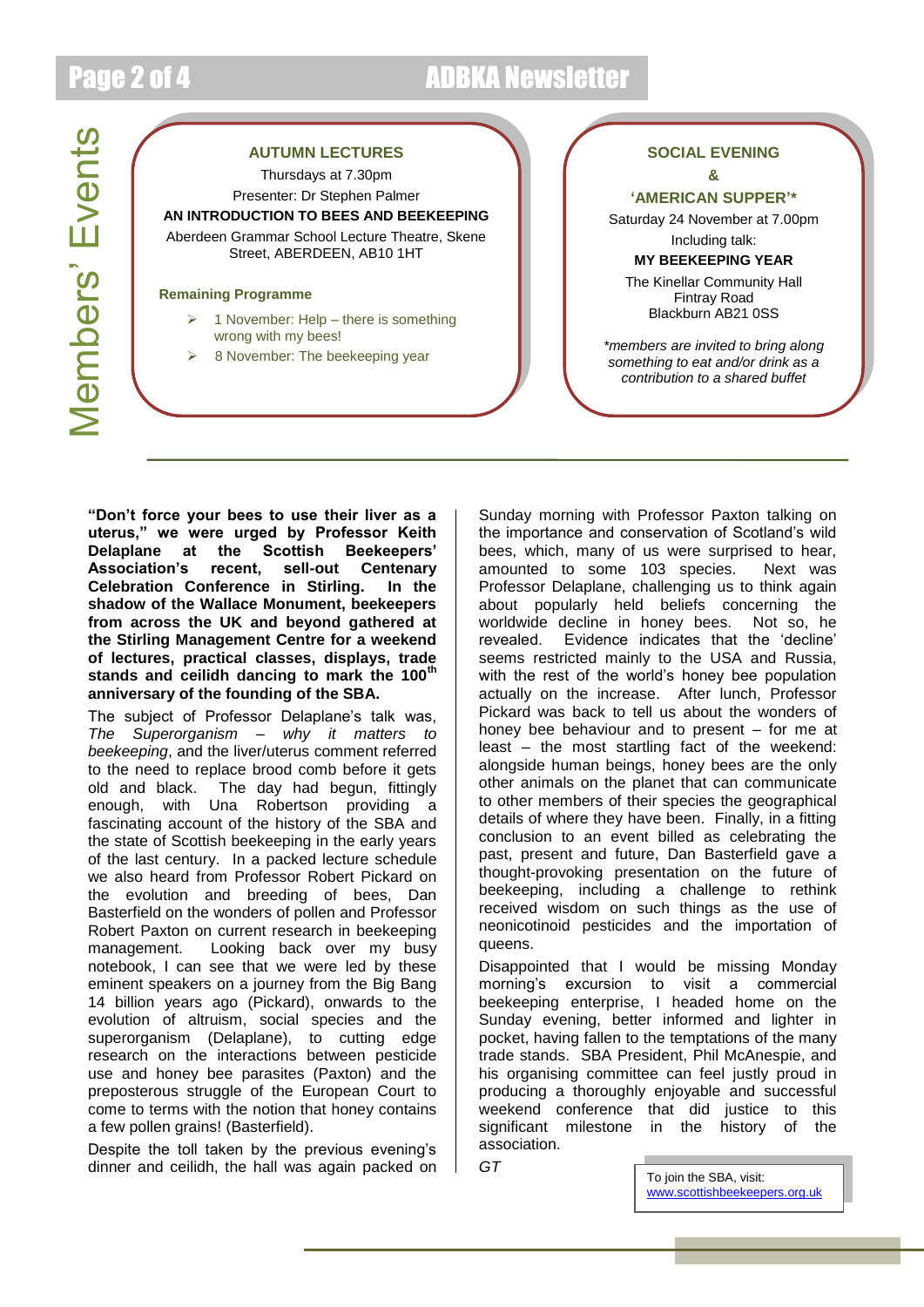## Page 3 of 4 ADBKA Newsletter

#### *Hi there*

*I thought you might like to know that the Woodland Trust is offering community groups, youth groups and schools the chance to apply for packs of free trees for delivery in March 2013. Whether groups are interested in helping wildlife; creating a faith, or inter-faith, green space; a community garden or allotment; or just want to enhance their local area - any community groups are very welcome to apply for our free trees and I'd be very happy to speak to any representatives about the packs and how to apply.*

*We have 1250 to give away and the tree packs come in three sizes – 30 saplings, 105 saplings and 420 saplings in various themes (wildlife, wild harvest, year-round colour, future firewood and wetland) and you can find out more about them at [www.woodlandtrust.org.uk/communitytrees](http://www.woodlandtrust.org.uk/communitytrees) . The packs are due to be delivered week commencing 5 March 2013 (the deadline for applications is Christmas 2012).*

*This year we're trying to help bees by encouraging groups to plant species that are beneficial through their nectar or pollen and I've attached a leaflet that details the relevant packs. I've also attached our current community tree packs leaflet. Please feel free to forward them to any group who might be*  interested, add them to your website or include them in your newsletter. If *you have any questions at all please do get in touch.*

*Kind regards*

*Beverley Gormley*

*Community Tree Packs Project Manager*

*<mailto:namesurname@woodlandtrust.org.uk>*

*0845 293 5861*

Thanks to all our members who flagged up the story of the **multicoloured French honey**, which hit the headlines around the world. The bees have apparently been feeding on dyed sugar waste from a biogas plant close to Ribeauville in Alsace, which processes material from a Mars' factory producing the brightly coloured chocolate sweets, M&Ms.

A French beekeeper is reported as saying that the honey is unsalable. What do you think?

Read how the BBC reported the story at: <http://www.bbc.co.uk/news/world-europe-19835847>







woodlandtrust.org.uk/communitytrees

#### **Subscriptions**

Look out for your copy of the subscription renewal form, which will be issued with January's newsletter. With your renewed membership you will get a copy of the ADBKA Events Planner, giving details of the great programme of talks, demonstrations and other members' activities throughout 2013.

Following an enquiry from one of our new members, we are keen to hear from anyone in or around the Stonehaven area who might be prepared to co-ordinate a local circle.

#### **Beekeeping Circles**

If you would like to join an existing beekeeping circle in the following areas, contact -

Helen Anderson, based in **Inverurie**, on 01467 620750, e-mail: [sh.and@gmx.com](mailto:sh.and@gmx.com) Graham Torrie, based in **Torphins**, on 013398 82038, e-mail[: grahamtorrie002@btinternet.com](mailto:grahamtorrie002@btinternet.com)

*The initiative relies on individual members volunteering to compile and share (with permission) a list of names and contact numbers of other beekeepers in their local area, then to take things forward as the members of the circle deem fit. If you would be prepared to co-ordinate a beekeeping circle in your own area, please contact Graham Torrie.*